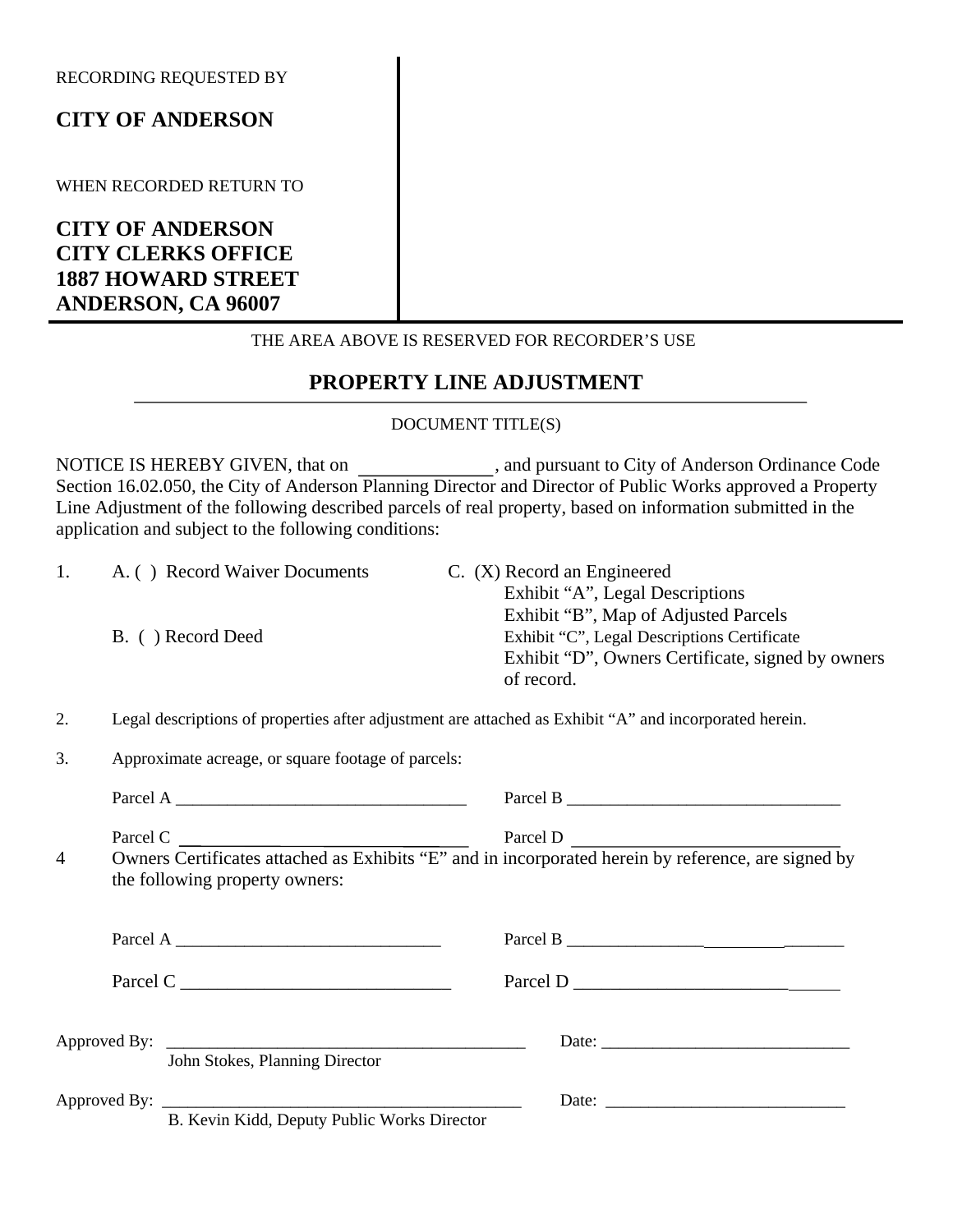### **EXHIBIT "C"**  LEGAL DESCRIPTIONS CERTIFICATE OF ADJUSTED PARCELS

Description of each parcel after adjustment as shown on Exhibit "A" have been examined by the undersigned, and it is hereby certified that each of the legal descriptions is technically correct and substantially conforms to the Property Line Adjustment approved by the City of Anderson.

Signed: \_\_\_\_\_\_\_\_\_\_\_\_\_\_\_\_\_\_\_\_\_\_\_\_\_\_\_\_\_\_\_\_\_\_\_\_\_\_\_\_ Dated: \_\_\_\_\_\_\_\_\_\_\_\_\_\_\_\_\_\_\_\_\_\_

\*NOTE: This certificate must be stamped and signed by a Registered Engineer or Licensed Surveyor.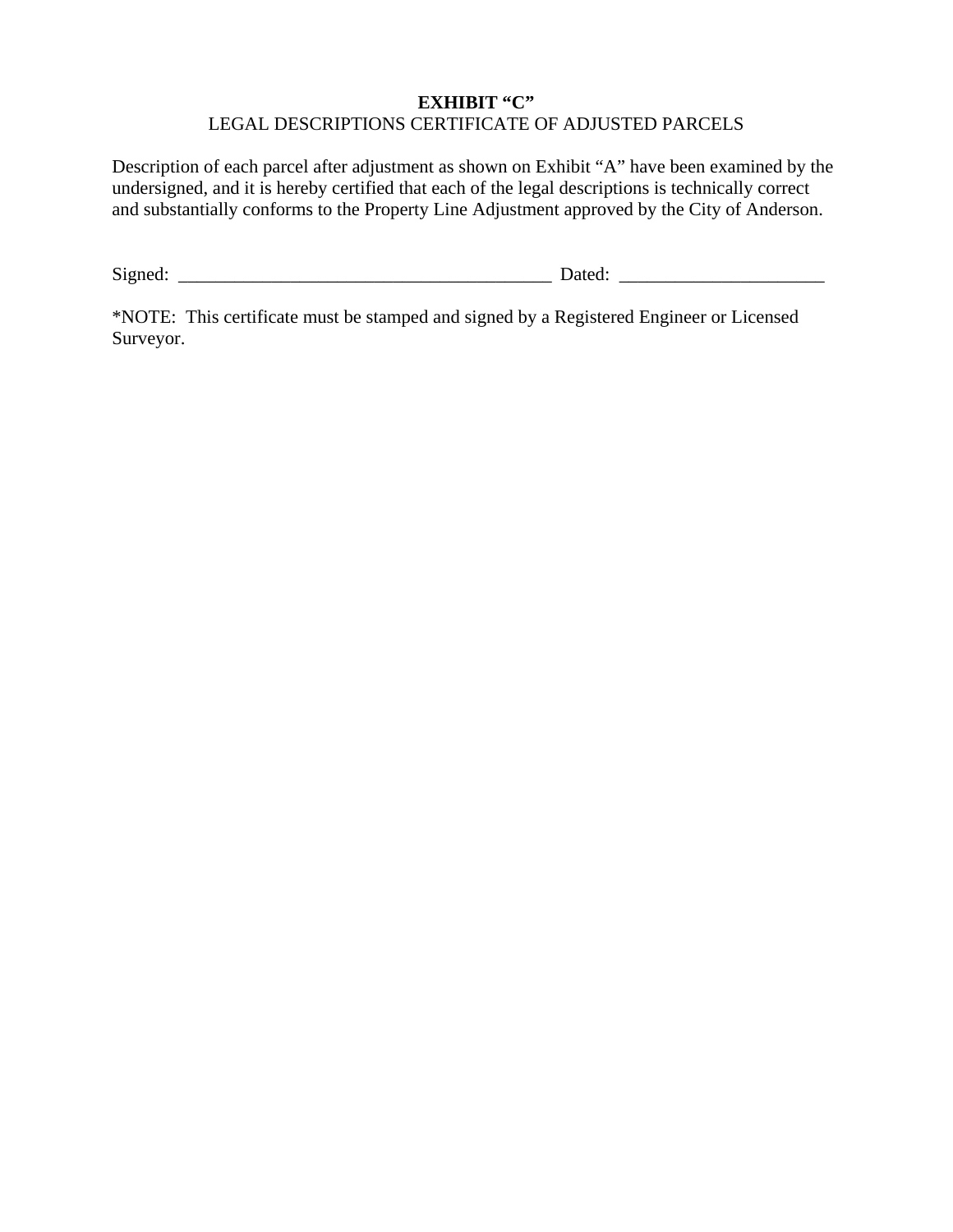### **EXHIBIT "D" OWNER'S CERTIFICATE FOR PROPERTY LINE ADJUSTMENT**

Reference: California Government Code Section 66412(d) (I) (WE) hereby certify that (I) (WE) are the owner(s) of, or have some right, title, or interest in and to the real property included within the adjusted boundaries as approved for Property Line Adjustment #\_\_\_\_\_\_ and as described in Exhibits "A&B", said properties are currently described as Assessor's Parcel # \_\_\_\_\_\_\_\_\_ and Assessor's Parcel #

(I) (WE) (AM) (ARE) the only person(s) whose consent is necessary to pass clear title to said property, and (I) (WE) consent to recordation of said waiver documents and accompanying information.

| Parcel A                                    | Parcel B |  |
|---------------------------------------------|----------|--|
| Parcel C                                    | Parcel D |  |
| State of California }<br>County of Shasta } |          |  |
|                                             |          |  |

who proved to me on the basis of satisfactory evidence to be the person(s) whose name(s) is/are subscribed to the within instrument and acknowledged to me that he/she/they executed the same in his/her/their authorized capacity(ies), and that by his/her/their signature(s) on the instrument, the person(s), or the entity upon behalf of which the person(s) acted, executed the instrument.

I certify under PENALTY OF PERJURY under the laws of the State of California that the foregoing paragraph is true and correct.

WITNESS my hand and official seal.

\_\_\_\_\_\_\_\_\_\_\_\_\_\_\_\_\_\_\_\_\_\_\_\_\_\_\_\_\_\_\_\_\_\_

\_\_\_\_\_\_\_\_\_\_\_\_\_\_\_\_\_\_\_\_\_\_\_\_\_\_\_\_\_\_\_\_\_\_

Signature of Notary Public

Notary: